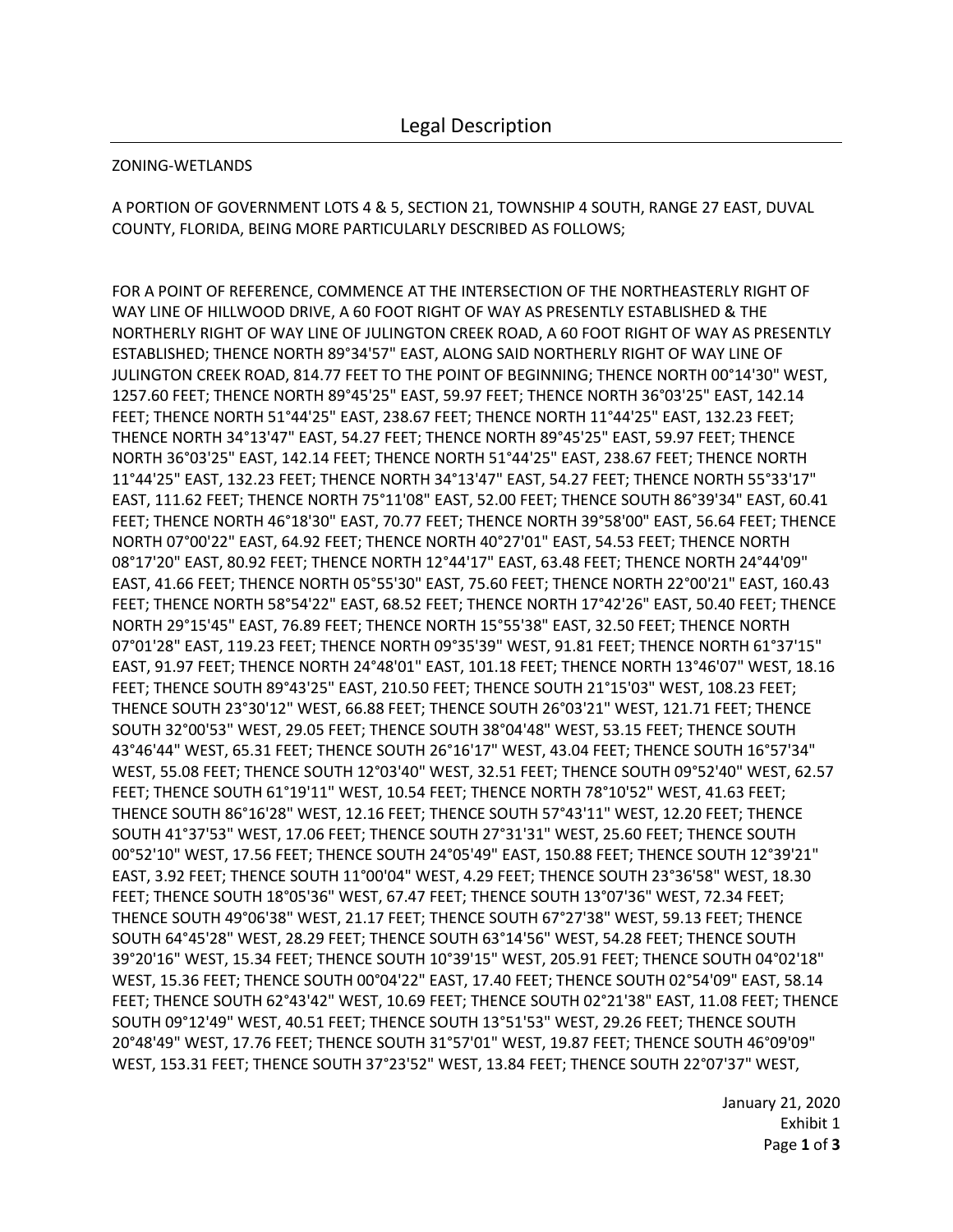22.66 FEET; THENCE SOUTH 42°15'45" WEST, 6.33 FEET; THENCE SOUTH 59°03'36" WEST, 16.89 FEET; THENCE SOUTH 51°11'35" WEST, 17.60 FEET; THENCE SOUTH 59°31'44" WEST, 29.88 FEET; THENCE SOUTH 63°18'57" WEST, 40.32 FEET; THENCE SOUTH 55°20'58" WEST, 41.14 FEET; THENCE SOUTH 39°41'37" WEST, 370.24 FEET; THENCE SOUTH 30°51'01" WEST, 27.59 FEET; THENCE SOUTH 13°41'23" WEST, 36.62 FEET; THENCE SOUTH 02°07'56" WEST, 20.20 FEET; THENCE SOUTH 12°10'51" EAST, 25.46 FEET; THENCE SOUTH 22°03'07" EAST, 13.51 FEET; THENCE SOUTH 29°33'37" EAST, 53.60 FEET; THENCE SOUTH 33°49'55" EAST, 47.68 FEET; THENCE SOUTH 40°28'17" EAST, 116.28 FEET; THENCE SOUTH 33°17'24" WEST, 8.64 FEET; THENCE SOUTH 41°35'46" WEST, 12.58 FEET; THENCE SOUTH 48°48'07" WEST, 23.25 FEET; THENCE SOUTH 60°03'42" WEST, 33.08 FEET; THENCE SOUTH 54°13'53" WEST, 12.07 FEET; THENCE SOUTH 48°15'20" WEST, 12.18 FEET; THENCE SOUTH 42°02'48" WEST, 25.32 FEET; THENCE SOUTH 21°18'36" WEST, 14.27 FEET; THENCE SOUTH 07°09'41" WEST, 21.03 FEET; THENCE SOUTH 02°19'23" EAST, 54.26 FEET; THENCE SOUTH 07°16'15" EAST, 33.73 FEET; THENCE SOUTH 17°13'29" EAST, 105.73 FEET; THENCE SOUTH 04°13'22" WEST, 21.80 FEET; THENCE SOUTH 13°13'38" WEST, 146.43 FEET; THENCE SOUTH 00°36'28" EAST, 42.35 FEET; THENCE SOUTH 06°35'16" EAST, 17.96 FEET; THENCE SOUTH 11°10'48" EAST, 18.68 FEET; THENCE SOUTH 17°10'21" EAST, 29.11 FEET; THENCE SOUTH 23°03'47" EAST, 17.87 FEET; THENCE SOUTH 30°08'54" EAST, 38.62 FEET; THENCE SOUTH 36°34'36" EAST, 12.63 FEET; THENCE NORTH 71°35'53" EAST, 54.02 FEET TO THE POINT OF CURVATURE OF A CURVE CONCAVE NORTHERLY HAVING A RADIUS OF 686.75 FEET; THENCE WESTERLY ALONG THE ARC OF SAID CURVE AN ARC DISTANCE OF 214.55 FEET TO THE POINT OF TANGENCY, SAID ARC BEING SUBTENDED BY A CHORD BEARING AND DISTANCE OF SOUTH 80°32'53" WEST, 213.68 FEET. THENCE SOUTH 89°29'52" WEST, 4.90 FEET TO THE POINT OF BEGINNING.

CONTAINING 16.42 ACRES MORE OR LESS.

January 21, 2020 Exhibit 1 Page **2** of **3**